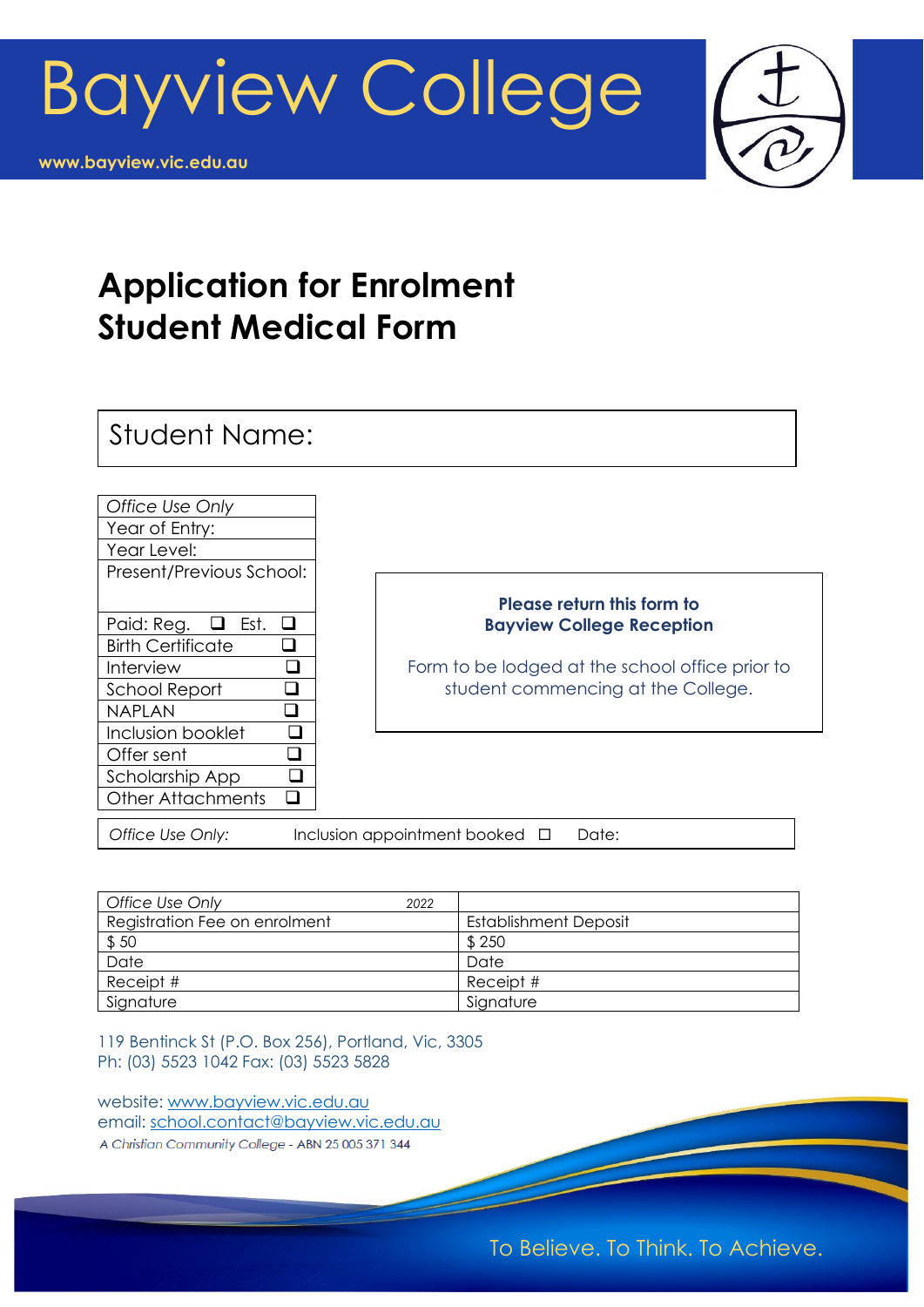# **Family Mailing Details (Primary Mailing and Contact Information)**

| Is either parent a previous Bayview College/CCC Student? _______________________                                                           |
|--------------------------------------------------------------------------------------------------------------------------------------------|
| Family Sporting House: (Ward/Barry/MacKillop) __________________________________                                                           |
| <b>Student Details</b>                                                                                                                     |
|                                                                                                                                            |
|                                                                                                                                            |
| Male $\Box$<br>Female $\Box$<br>Gender                                                                                                     |
|                                                                                                                                            |
| $\bigstar$ Please provide a copy of birth certificate as an attachment to this form when enrolling.                                        |
|                                                                                                                                            |
|                                                                                                                                            |
| Religious Denomination or church attending (if applicable) _____________________                                                           |
|                                                                                                                                            |
| Rease provide a copy of any current Visa OR Naturalisation document if applicable                                                          |
| Is there a language other than English spoken at home? __________________________                                                          |
| Is the student of Indigenous Origin? Aboriginal $\square$<br>Torres Strait $\square$<br>Neither $\square$                                  |
|                                                                                                                                            |
| Student lives with:<br>Both parents $\Box$<br>Mother $\Box$<br>Father $\square$<br>Guardian $\square$                                      |
| If student does not live with both parents, please indicate family situation:<br>Mother/Father deceased $\Box$<br>Parents separated $\Box$ |
| Other<br><u> 1989 - Johann Stein, marwolaethau (b. 1989)</u>                                                                               |
| If separated, correspondence goes to:<br>Father $\square$<br>Both $\Box$<br>Mother $\square$                                               |
| Copies of relevant Court Orders provided $\Box$<br>(If applicable, please attach to this form)                                             |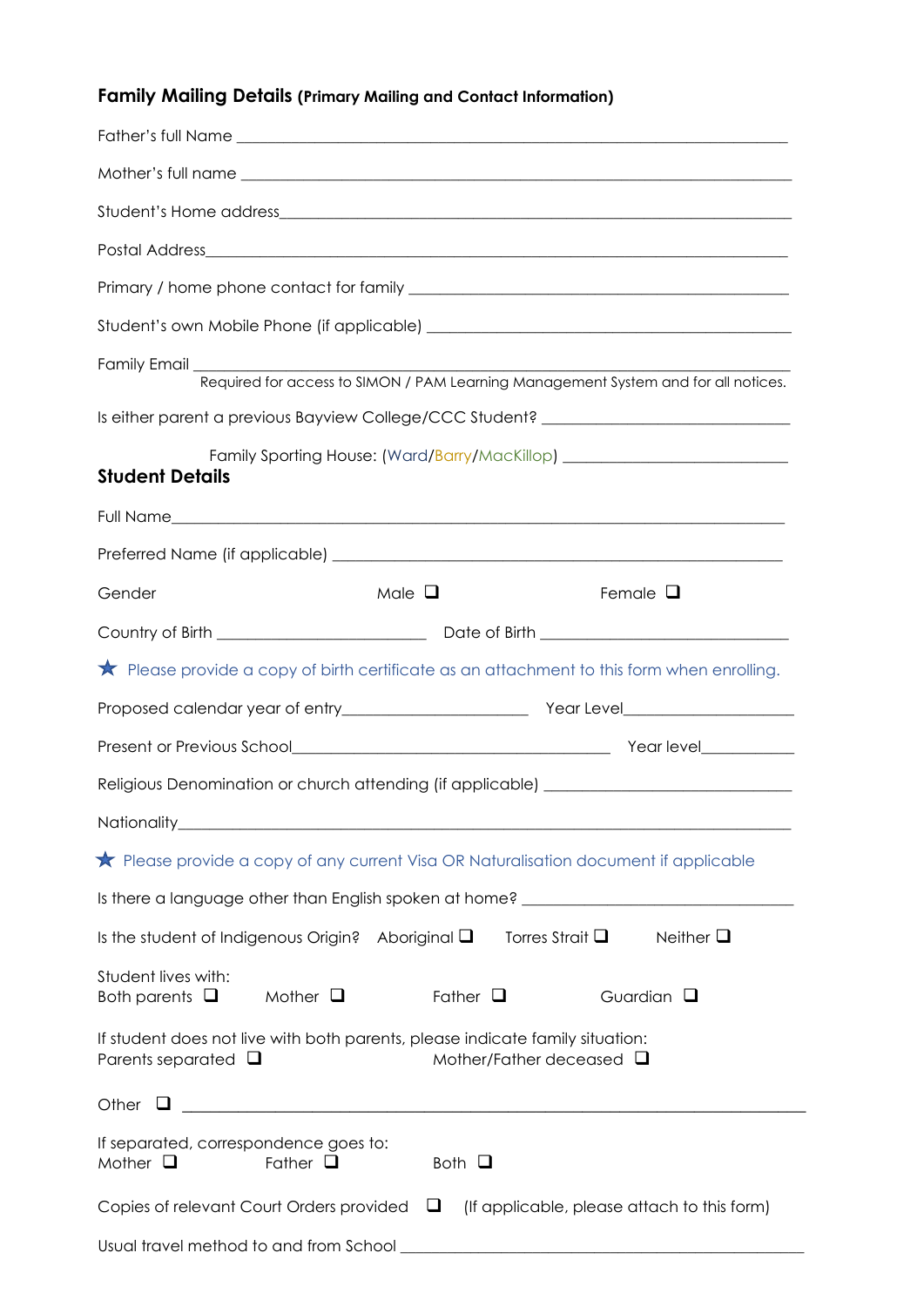|                                |                                                                                                                       | Expiry Date ___________________  |
|--------------------------------|-----------------------------------------------------------------------------------------------------------------------|----------------------------------|
| Ambulance Cover                | ⊔<br>Yes<br><b>No</b>                                                                                                 |                                  |
| <b>Medical Information</b>     | <b>Special Care</b>                                                                                                   |                                  |
| $\Box$ Asthma                  | <u> 1980 - Johann John Stone, mars eta biztanleria (h. 1980).</u>                                                     | ப<br>Management plan<br>attached |
| $\Box$ Epilepsy                |                                                                                                                       |                                  |
| <b>I</b> Epi Pen (Anaphylaxis) | <u> Andreas Andreas Andreas Andreas Andreas Andreas Andreas Andreas Andreas Andreas Andreas Andreas Andreas Andr</u>  | u<br>Management plan             |
| <b>I</b> Heart Condition       |                                                                                                                       | attached                         |
| D Diabetes                     | <u> 1989 - Johann Barn, mars ann an t-Amhain an t-Amhain an t-Amhain an t-Amhain an t-Amhain an t-Amhain an t-Amh</u> |                                  |
| □ Migraine                     |                                                                                                                       |                                  |
| $\Box$ Hearing                 | <u> 1980 - Johann John Stone, mars and de film and de film and de film and de film and de film and de film and de</u> |                                  |
| $\Box$ Poor eyesight           | <u> 1980 - Johann John Stone, mars and de final and de final and de final and de final and de final and de final</u>  |                                  |
| □ Travel Sickness              |                                                                                                                       |                                  |
| $\Box$ Allergies               |                                                                                                                       |                                  |

**Please Note:** Management plans for Asthma and Anaphylaxis are to be attached to this form and are required to be updated annually.

| <b>Immunisation History of the Student</b><br>Vaccine | Year |  |
|-------------------------------------------------------|------|--|
| Measles/Mumps/Rubella (MMR)                           |      |  |
| Diphtheria/Tetanus/Whooping Cough (Pertussis)         |      |  |
| Hepatitis B/Meningococcal                             |      |  |
| Name of preferred Doctor                              |      |  |
| Clinic Name & Address                                 |      |  |
| <b>Phone Number of Doctor</b>                         |      |  |
|                                                       |      |  |

#### **Confidential Special Needs Information**

The College is committed to best practice for the care of its students. We need your assistance by way of full disclosure to help us understand any special needs your son/daughter may have. Please help us by ticking all boxes that apply.

| Physical Needs $\Box$    | Medical Needs $\Box$ | Educational Needs $\Box$       |
|--------------------------|----------------------|--------------------------------|
| Behavioural Needs $\Box$ | Allergies $\Box$     | Any other special needs $\Box$ |

If you have ticked yes to any of the above, please provide full details of those needs and any assessment/intervention/support that he/she may be currently receiving (Supporting documentation must be provided).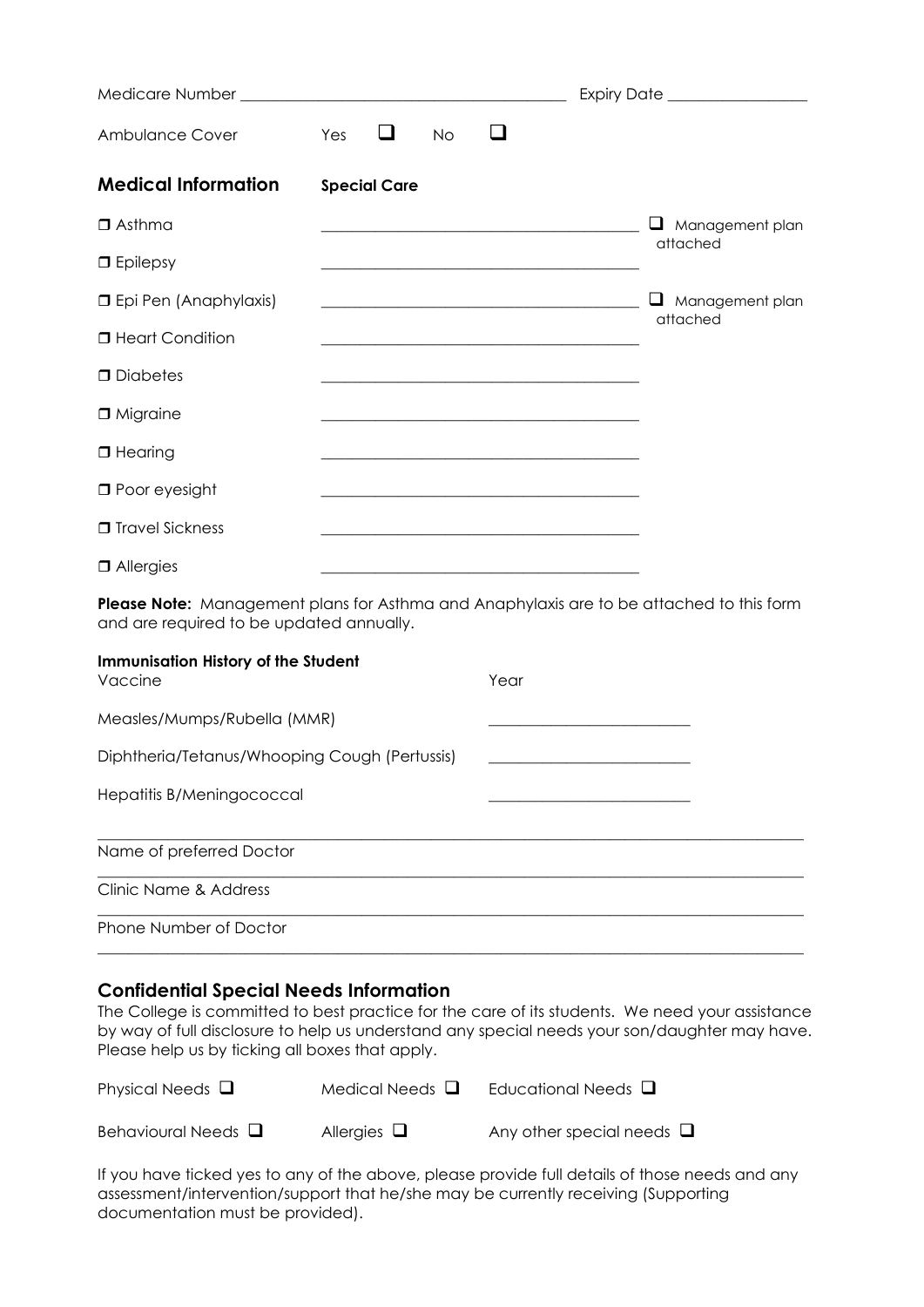# **Father/Guardian** (Residing at the student address.)

|                                                                                                            | Mr<br>$\sqrt{2}$                 |  |
|------------------------------------------------------------------------------------------------------------|----------------------------------|--|
|                                                                                                            |                                  |  |
|                                                                                                            |                                  |  |
|                                                                                                            |                                  |  |
| <b>Residential Guardian</b><br>Yes $\Box$                                                                  | No <sub>Q</sub>                  |  |
|                                                                                                            |                                  |  |
|                                                                                                            |                                  |  |
|                                                                                                            |                                  |  |
| Occupational Group<br>(Refer to List of Parental Occupations on last page of this form)                    |                                  |  |
| $\Box$ Group A<br>$\Box$ Group C<br>$\Box$ Not in paid work in the last 12 months                          | $\Box$ Group B<br>$\Box$ Group D |  |
|                                                                                                            |                                  |  |
| <b>Highest Year of School Education</b>                                                                    |                                  |  |
| Year 12 or equivalent<br>Year 11 or equivalent<br>Year 10 or equivalent<br>Year 9 or equivalent or below   |                                  |  |
| Level of Highest Qualification                                                                             |                                  |  |
| Bachelor degree or above<br>Advanced Diploma/Diploma<br>Certificate I to IV<br>No non-school qualification |                                  |  |
|                                                                                                            |                                  |  |
|                                                                                                            |                                  |  |
|                                                                                                            |                                  |  |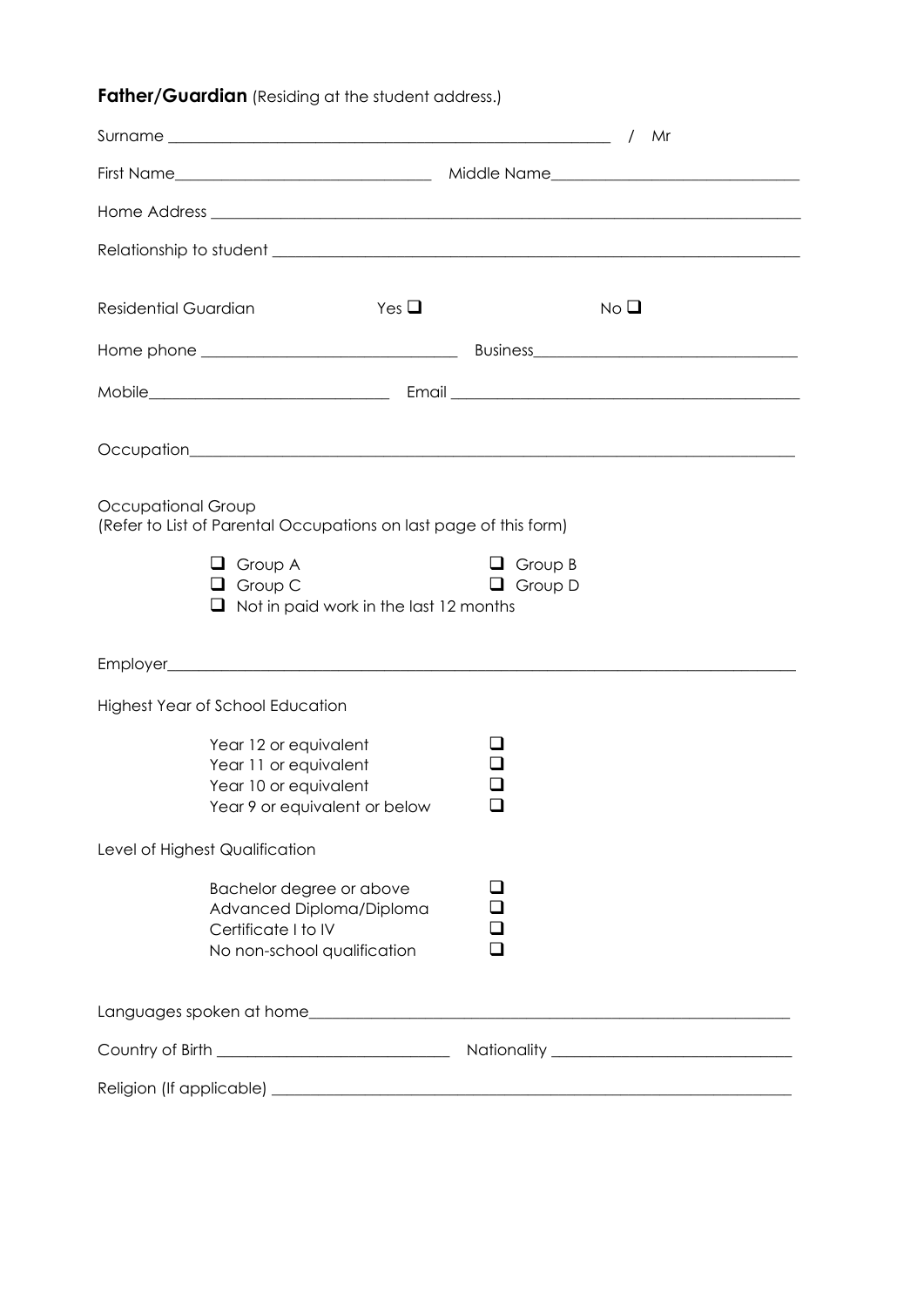# **Mother/Guardian** (Residing at the student address.)

|                                                                                                                                                                              | / Mrs / Ms / Miss                |  |  |
|------------------------------------------------------------------------------------------------------------------------------------------------------------------------------|----------------------------------|--|--|
|                                                                                                                                                                              |                                  |  |  |
|                                                                                                                                                                              |                                  |  |  |
|                                                                                                                                                                              |                                  |  |  |
| Yes $\Box$<br>Residential Guardian                                                                                                                                           | No <sub>Q</sub>                  |  |  |
|                                                                                                                                                                              |                                  |  |  |
|                                                                                                                                                                              |                                  |  |  |
|                                                                                                                                                                              |                                  |  |  |
| Occupational Group<br>(Refer to List of Parental Occupations on last page of this form)<br>$\Box$ Group A<br>$\Box$ Group C<br>$\Box$ Not in paid work in the last 12 months | $\Box$ Group B<br>$\Box$ Group D |  |  |
|                                                                                                                                                                              |                                  |  |  |
| <b>Highest Year of School Education</b>                                                                                                                                      |                                  |  |  |
| Year 12 or equivalent<br>Year 11 or equivalent<br>Year 10 or equivalent<br>Year 9 or equivalent or below                                                                     |                                  |  |  |
| Level of Highest Qualification                                                                                                                                               |                                  |  |  |
| Bachelor degree or above<br>Advanced Diploma/Diploma<br>Certificate I to IV<br>No non-school qualification                                                                   | l 1                              |  |  |
|                                                                                                                                                                              |                                  |  |  |
|                                                                                                                                                                              |                                  |  |  |
|                                                                                                                                                                              |                                  |  |  |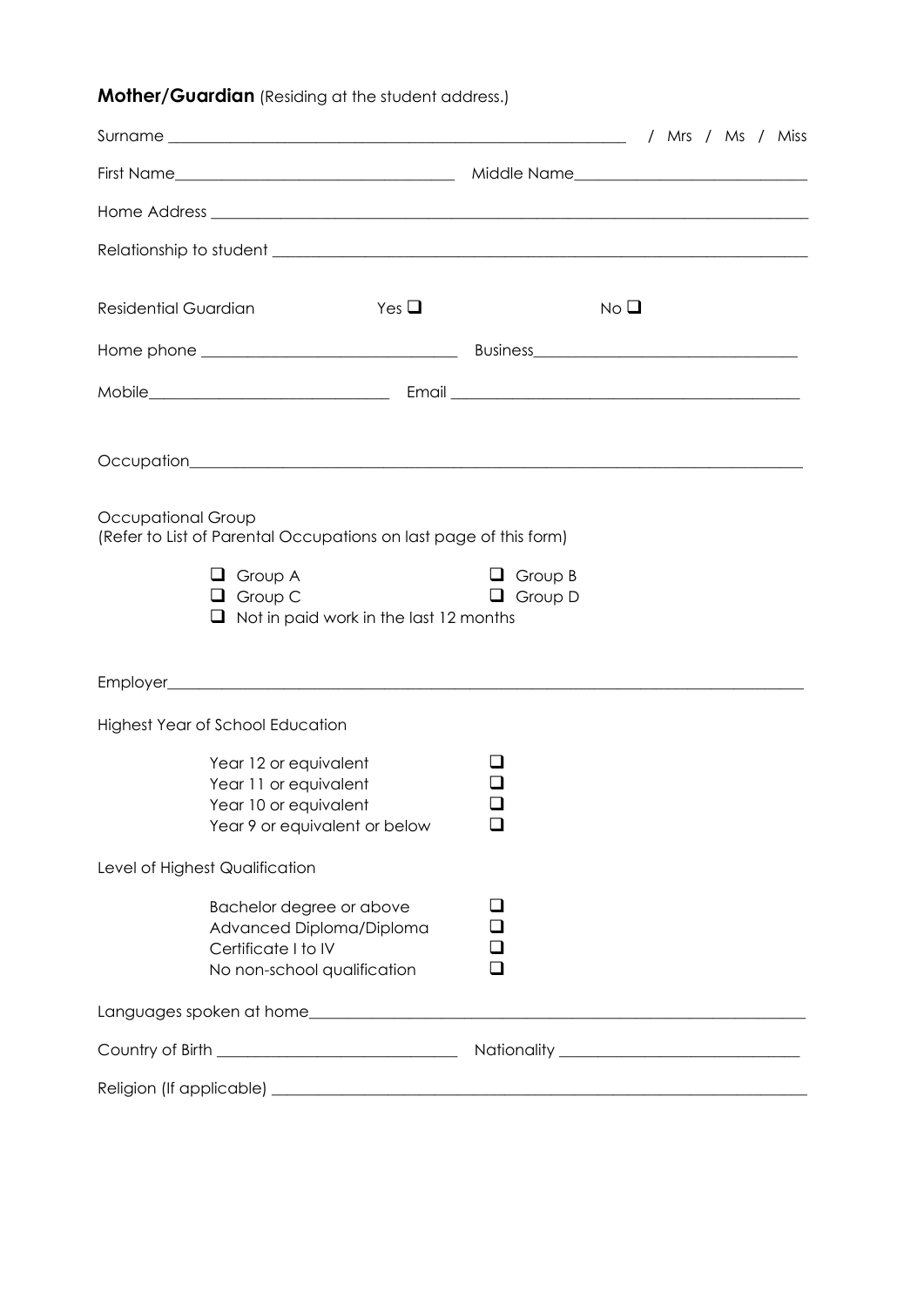**Emergency Contact** (Please nominate a person other than a parent who may be contacted in the event of an emergency, if parents cannot be contacted)

|                    | Is this emergency contact authorised to collect the student from school?                        |               |                                  |                 |                                                                                              |
|--------------------|-------------------------------------------------------------------------------------------------|---------------|----------------------------------|-----------------|----------------------------------------------------------------------------------------------|
|                    |                                                                                                 | Yes $\square$ |                                  | No <sub>Q</sub> |                                                                                              |
|                    | Student's Home Address)                                                                         |               |                                  |                 | Non-Residential Parent (Please only complete if there is a Parent who does not reside at the |
|                    |                                                                                                 |               |                                  |                 |                                                                                              |
|                    |                                                                                                 |               |                                  |                 |                                                                                              |
|                    |                                                                                                 |               |                                  |                 |                                                                                              |
|                    |                                                                                                 |               |                                  |                 |                                                                                              |
| Telephone          |                                                                                                 |               |                                  |                 |                                                                                              |
|                    |                                                                                                 |               |                                  |                 |                                                                                              |
|                    |                                                                                                 |               |                                  |                 |                                                                                              |
| Occupation_        |                                                                                                 |               |                                  |                 |                                                                                              |
| Occupational Group | (Refer to List of Parental Occupations on last page of this form)                               |               |                                  |                 |                                                                                              |
|                    | Group A<br>ப<br>$\Box$ Group C<br>$\Box$ Not in paid work in the last 12 months<br>Unknown<br>ப |               | $\Box$ Group B<br>$\Box$ Group D |                 |                                                                                              |
|                    | Is this parent authorised to collect the student from school?                                   |               |                                  |                 |                                                                                              |
|                    |                                                                                                 | Yes $\square$ |                                  | No <sub>Q</sub> |                                                                                              |
|                    | Duplicates of School Reports and Newsletters etc to be provided to this parent?                 |               |                                  |                 |                                                                                              |
|                    |                                                                                                 | Yes $\Box$    |                                  | No <sub>1</sub> |                                                                                              |
| Comments           |                                                                                                 |               |                                  |                 |                                                                                              |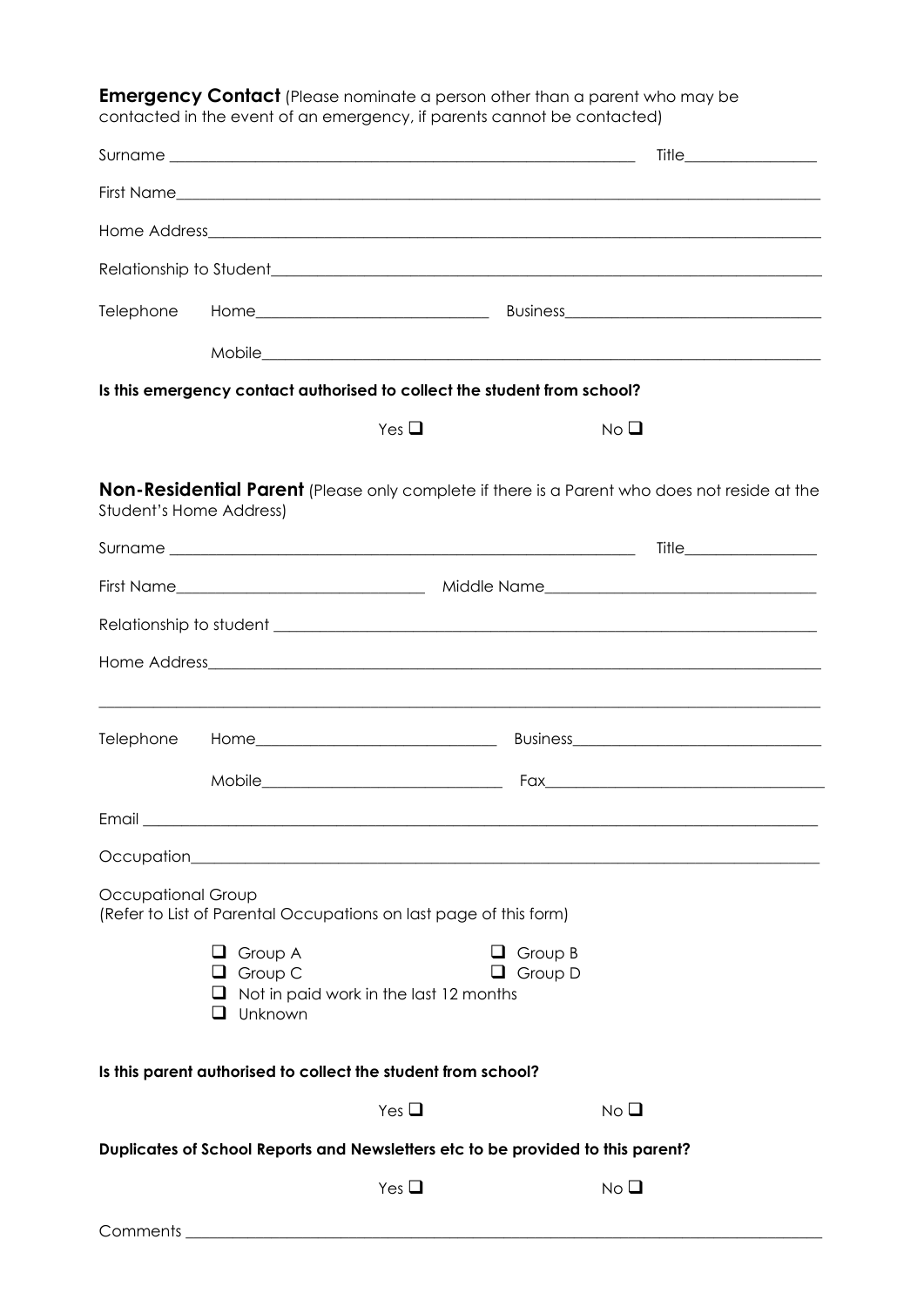## **Enrolment Contract**

A registration fee of \$50 per pupil, if not previously paid, is charged and should accompany this application form to Bayview College

**If \_\_\_\_\_\_\_\_\_\_\_\_\_\_\_\_\_\_\_\_\_\_\_\_\_\_\_\_\_\_\_\_\_\_\_\_\_\_\_\_\_\_\_\_\_\_\_\_\_\_\_\_\_\_\_\_\_\_\_\_\_ (hereinafter called "the pupil") (PLEASE PRINT NAME OF PUPIL)**

#### **is accepted as a pupil of the College, I/We hereby agree jointly and severally to abide by the following obligations:**

- 1. (a) To pay fees, charges and contributions as are from time to time fixed by the College Board, such fees, charges and contributions being payable in advance each term, upon receipt of the account rendered by the College.
	- (b) Unless prior arrangements are made with the Business Manager, and to fund expenses incurred in follow-up procedures, to pay an administration charge of \$30 per month if accounts have not been paid in full by the due date.
	- (c) To pay any costs incurred by the College if account is placed in the hands of a collection agency
- 2. (a) To give the College one full term's notice in writing of the intention to withdraw the pupil from the College.
	- (b) If notice is not given in accordance with paragraph (a), to pay one term's fees that would have been payable for the pupil in the term following the pupil's withdrawal as liquidated damages suffered by the College as a result of lack of proper notice, which damage is admitted.
- 3. To ensure that the pupil obeys College Rules and the direction of the Principal and staff in matters of conduct and discipline, and to recognise the right of the Principal to suspend the pupil's enrolment should such rules and directions not be obeyed.
- 4. To accept liability for and indemnify the College against any loss or damage to the College or any person caused or contributed to, by any act or default of the pupil.
- 5. Payment of the Establishment Fee of \$250.00 is a requirement of Enrolment. The establishment fee is non-refundable [except in the case of relocation outside the Portland area] and is payable as a confirmation of enrolment. This amount will be credited against the student's Term One fees. Please note that enrolment can not be confirmed until the Establishment Fee is paid.

| Date ________________________ |
|-------------------------------|
|                               |
|                               |
|                               |
|                               |

**This Enrolment Contract is to be signed by each parent/guardian named on the form.**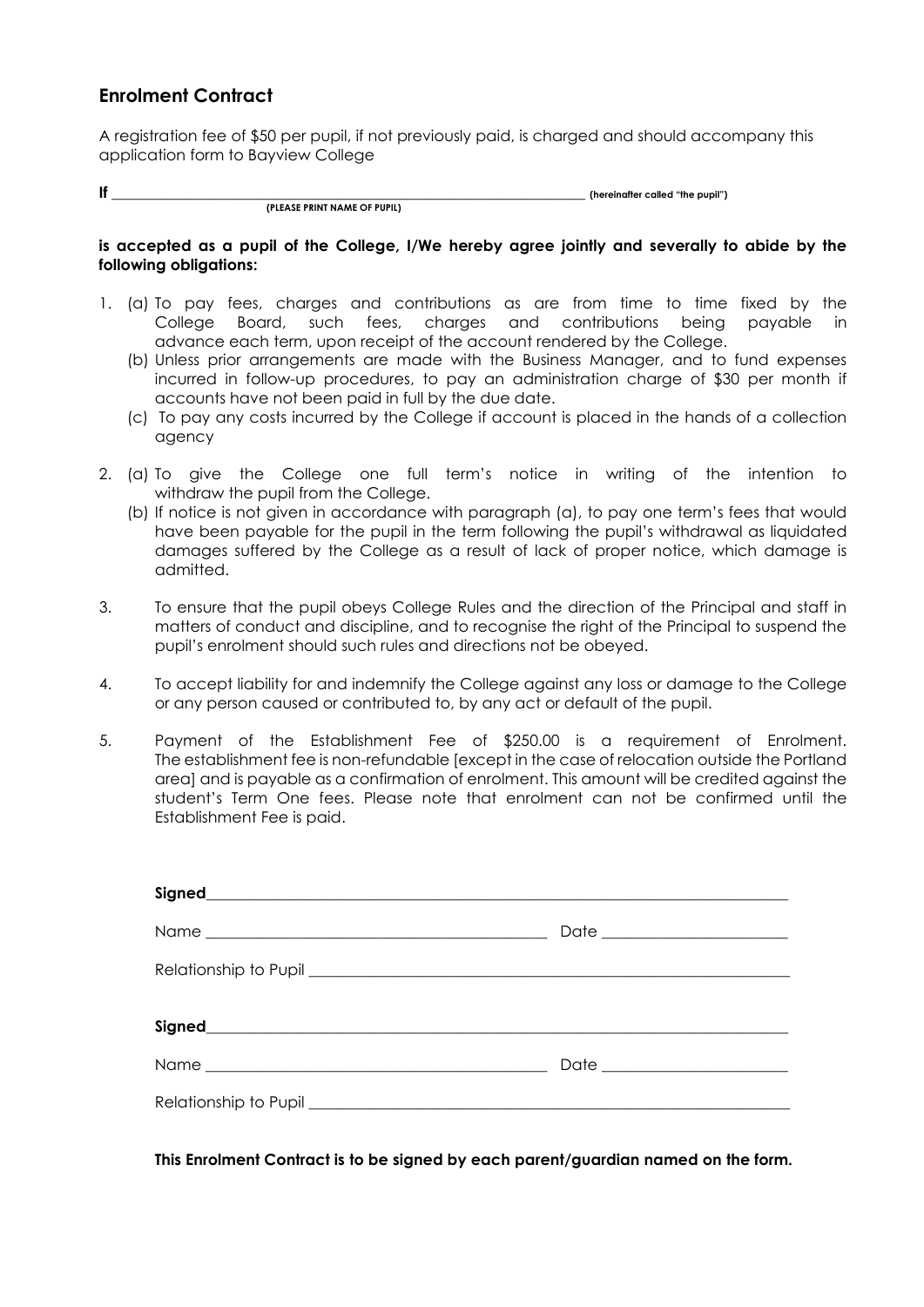### **General Permission & Medical Declaration**

#### **To cover all Excursions where students leave the College grounds during the year for low risk, local, "non-adventure" type activities (for all other activities, separate permission is sought).**

There are occasions when the teacher takes the class across the road, down to the beach, and to similar local venues.

Any such excursions are adequately staffed, carefully planned and an intrinsic part of the curriculum. Bayview College is committed to the safety and wellbeing of children and young people and all staff adhere to a Child Safe Code of Conduct when working with students.

Students are transported to local venues by bus or by a vehicle driven by a member of the College Staff.

If in the opinion of the teacher-in-charge there is non-cooperation of any description by a student, their parent/guardian is required to collect the student from the activity or meet the expense of him/her being returned to school.

#### **Swimming/Aquatic/Cycling Permission**

**To cover all Aquatic Activities where students leave the College grounds during the year to use the Portland Leisure Aquatic Centre facilities for the Swimming Program as well as aquatic activities such as canoeing or snorkeling at Henty Beach (Main Beach) and Nuns Beach. As part of the curriculum, students cycle as a group within the local district.**

These programs are carefully planned and adequately supervised by staff with the appropriate water qualifications.

If in the opinion of the teacher-in-charge there is non-cooperation of any description by a student, their parent/guardian is required to collect the student from the activity or meet the expense of him/her being returned to school.

#### **Having read and understood the information given within this form, concerning general permission, aquatic and media permission:**

The student enrolled on this form:

- has permission to participate in Aquatic Activities
- has permission to participate in Cycling Activities
- has permission to participate in local, "non-adventure" school excursions
- In the event of accident or illness, I authorise the teacher-in-charge of the excursion/tour to consent, where it is impractical to communicate with me, to the above student receiving such medical or surgical treatment as may be deemed necessary. I also agree to meet the expense of such treatment and any associated expenses incurred (such as ambulance transportation).

Signed **Example 20** and the set of the set of the set of the set of the set of the set of the set of the set of the set of the set of the set of the set of the set of the set of the set of the set of the set of the set of

Parent/Guardian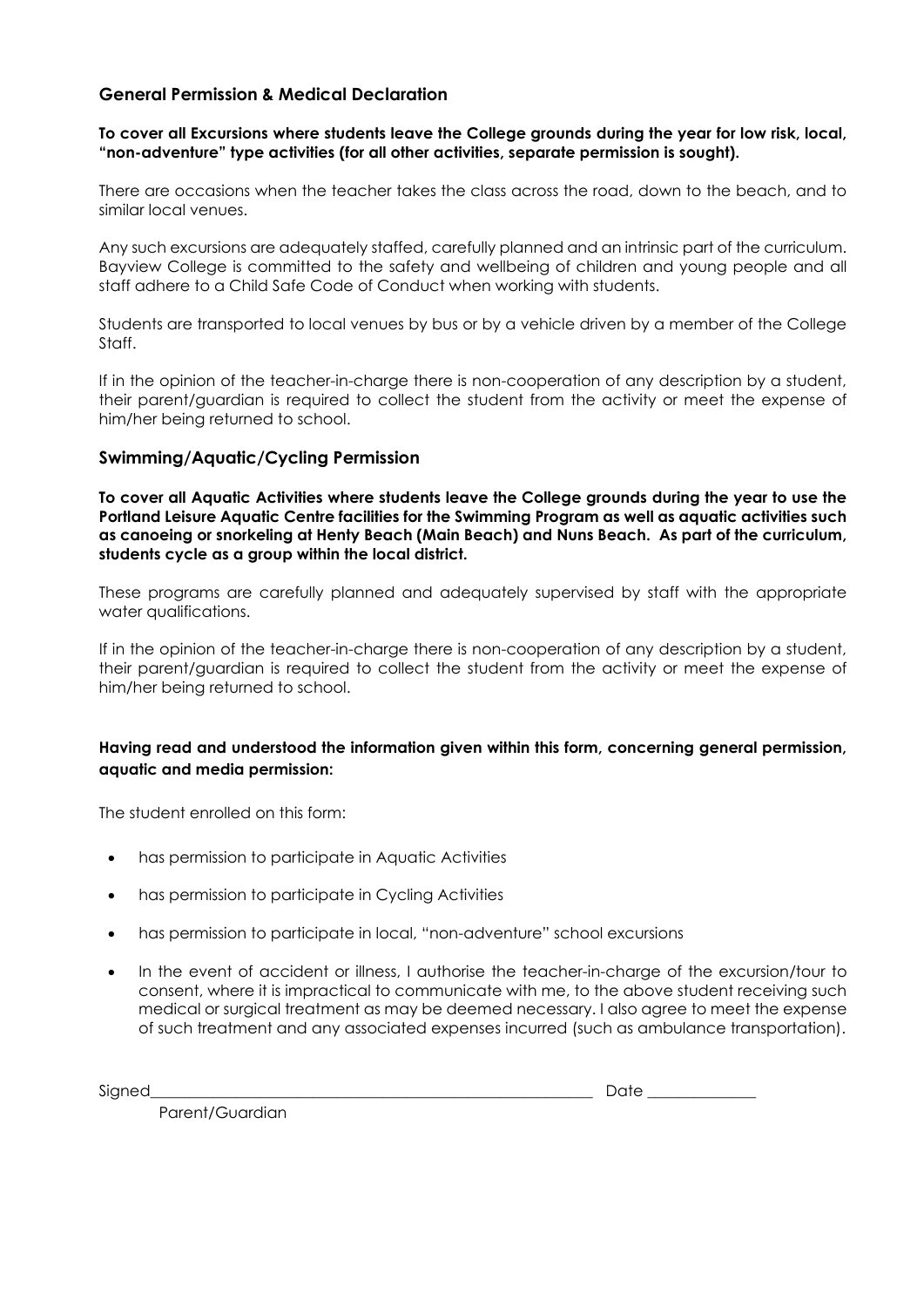#### **Media Permission**

**According to the Privacy Compliance Manual for Non-Government Schools, under National Privacy Principles related to the publication of "non-sensitive" information (such as names, photographs of individuals and groups of students involved in school activities, examples of work in a variety of subjects, articles about student achievements, lists of teams, classes or groups)** 

We seek parental or guardian permission to publish this type of information in the College Magazine, College Newsletter or on the College's web site & College Facebook page. On occasion we are asked by the local newspaper for student photos along with their names to be published for newspaper articles.

We seek permission to use images of your son/daughter in some or all of the ways listed below.

- Bayview College website & Facebook page / videos/ newsletter / Magazine. Other officially associated organisations, their sites / videos / newsletters / magazines or any medium used by them their association with Bayview school activities, and with Bayview College approval.
- Articles for the Portland Observer / Community Newspapers.

 $\Box$  I give permission for Bayview College to use images of the student as listed above.

#### **Or**

 $\Box$  I do not wish images of the student to be published in some or all of the ways listed. (Space for comment below)

| Signed |                                               | Da' |
|--------|-----------------------------------------------|-----|
|        | uardian<br>$P$ arent/G<br>uiui ili uudi ulu i |     |

\_\_\_\_\_\_\_\_\_\_\_\_\_\_\_\_\_\_\_\_\_\_\_\_\_\_\_\_\_\_\_\_\_\_\_\_\_\_\_\_\_\_\_\_\_\_\_\_\_\_\_\_\_\_\_\_\_\_\_\_\_\_\_\_\_\_\_\_\_\_\_\_\_\_\_\_\_\_\_\_\_\_\_

**Student Declaration** I understand and agree to the following:

- 1. Students should maintain the expectations as outlined in the Prospectus.
- 2. No student may leave the College property during school hours without permission of staff
- 3. students are required to participate in all activities within the College.
- 4. Students are financially responsible for damage caused to the College property through carelessness or neglect.

#### **Student Signature** \_\_\_\_\_\_\_\_\_\_\_\_\_\_\_\_\_\_\_\_\_\_\_\_\_\_\_\_\_\_\_\_\_\_\_\_\_\_\_\_\_\_\_\_\_\_\_\_\_\_\_\_\_\_\_\_\_\_\_\_\_\_\_\_\_\_\_\_\_\_\_\_\_\_\_\_\_\_

#### **Medical Declaration**

In cases of emergency and where it is impracticable to communicate with me beforehand, I authorise the Principal/Teacher in Charge/Staff Member to seek such medical or surgical treatment (anaesthetic included) as may be deemed necessary for the student enrolled on this form.

\_\_\_\_\_\_\_\_\_\_\_\_\_\_\_\_\_\_\_\_\_\_\_\_\_\_\_\_\_\_\_\_\_\_\_\_\_\_\_\_\_\_\_\_\_\_\_\_\_\_\_\_\_\_\_\_\_\_\_\_\_\_\_\_\_\_\_\_\_\_\_\_\_\_\_\_\_\_\_\_\_\_\_\_\_\_\_\_\_\_\_\_\_\_\_\_

**\_\_\_\_\_\_\_\_\_\_\_\_\_\_\_\_\_\_\_\_\_\_\_\_\_\_\_\_\_\_\_\_\_\_\_\_\_\_\_\_\_\_\_\_\_\_\_\_\_\_\_\_\_\_\_\_\_\_\_\_\_\_\_\_\_\_\_\_\_\_\_\_\_\_\_\_\_\_\_\_**

Signed the contract of the contract of the contract of the contract of the contract of  $\Box$ 

Parent/Guardian

Any other comments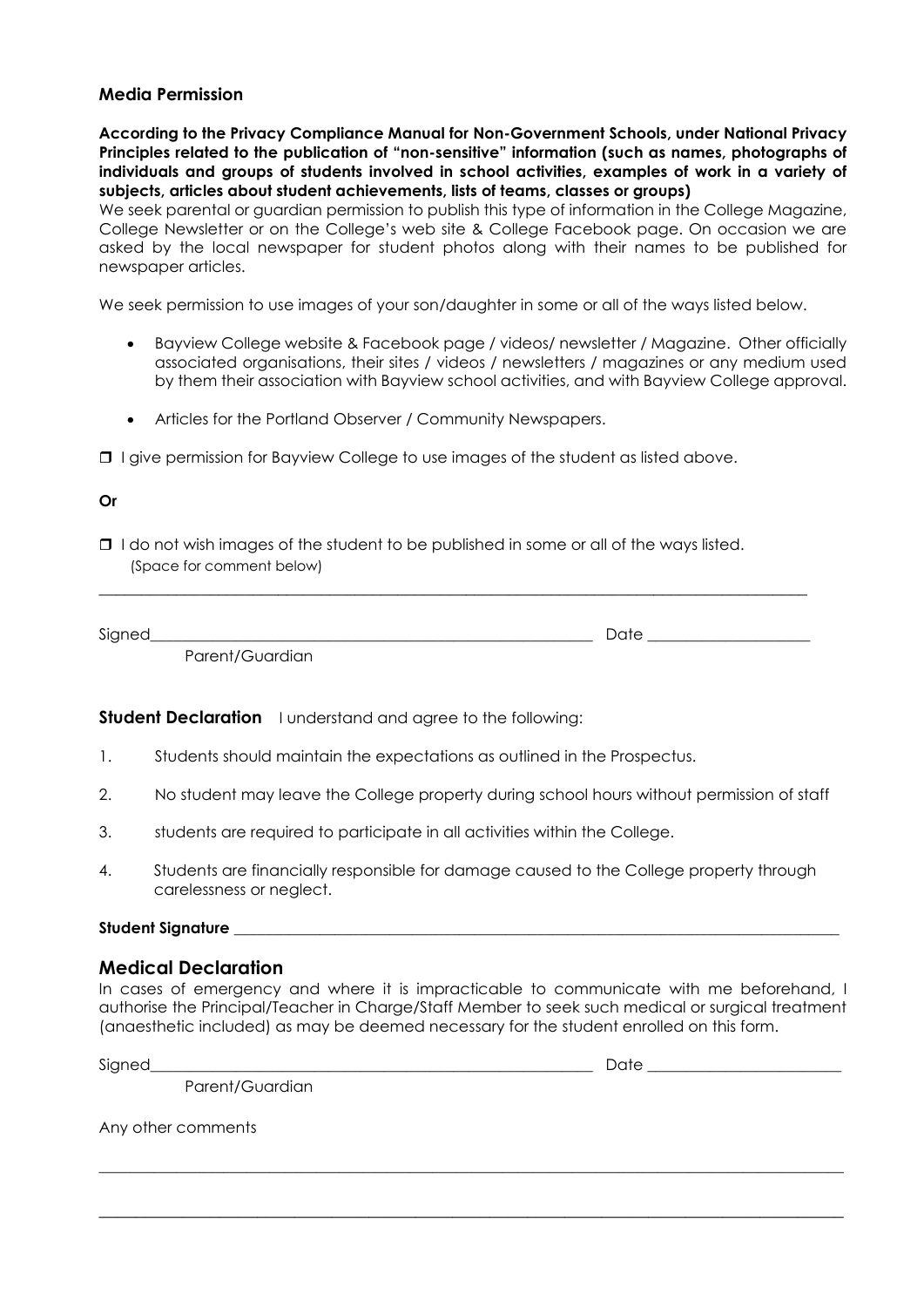#### **Please indicate any siblings you may enrol in the future**

Please note that a separate Application for Enrolment form is to be completed for each sibling as they enrol, and this should be done 12 months prior to the year they commence.

| Name: | Present Grade: Possible year of enrolment: |
|-------|--------------------------------------------|
| Name: | Present Grade: Possible year of enrolment: |
| Name: | Present Grade: Possible year of enrolment: |

#### **Please Note:**

- 1. This Enrolment Form should be returned to the Registrar or admin staff at Bayview College.
- 2. Prior to the completion of this Enrolment Form please read the attached Enrolment Contract, the College Fees Schedule, the College's Prospectus and other relevant documents. Please complete all sections of this Application Form, writing "NA" if not applicable.
- 3. This enrolment will not be processed unless accompanied by the \$50 non-refundable registration fee.
- 4. All information collected through this Enrolment form will be subject to the provisions of the Bayview College Privacy Guidelines that are available from our main office.
- 5. Please attach photocopies of latest school reports and NAPLAN Data testing results.

The information given in this form may be used to keep parents informed about matters related to their child's schooling, through correspondence, newsletters and magazines; for day-to-day administration; to assist in the process of looking after the pupils' educational, social, spiritual and medical wellbeing; in seeking donations and marketing for the School; to satisfy the School's legal obligations; to meet Government requirements; and to allow the School to discharge its duty of care.